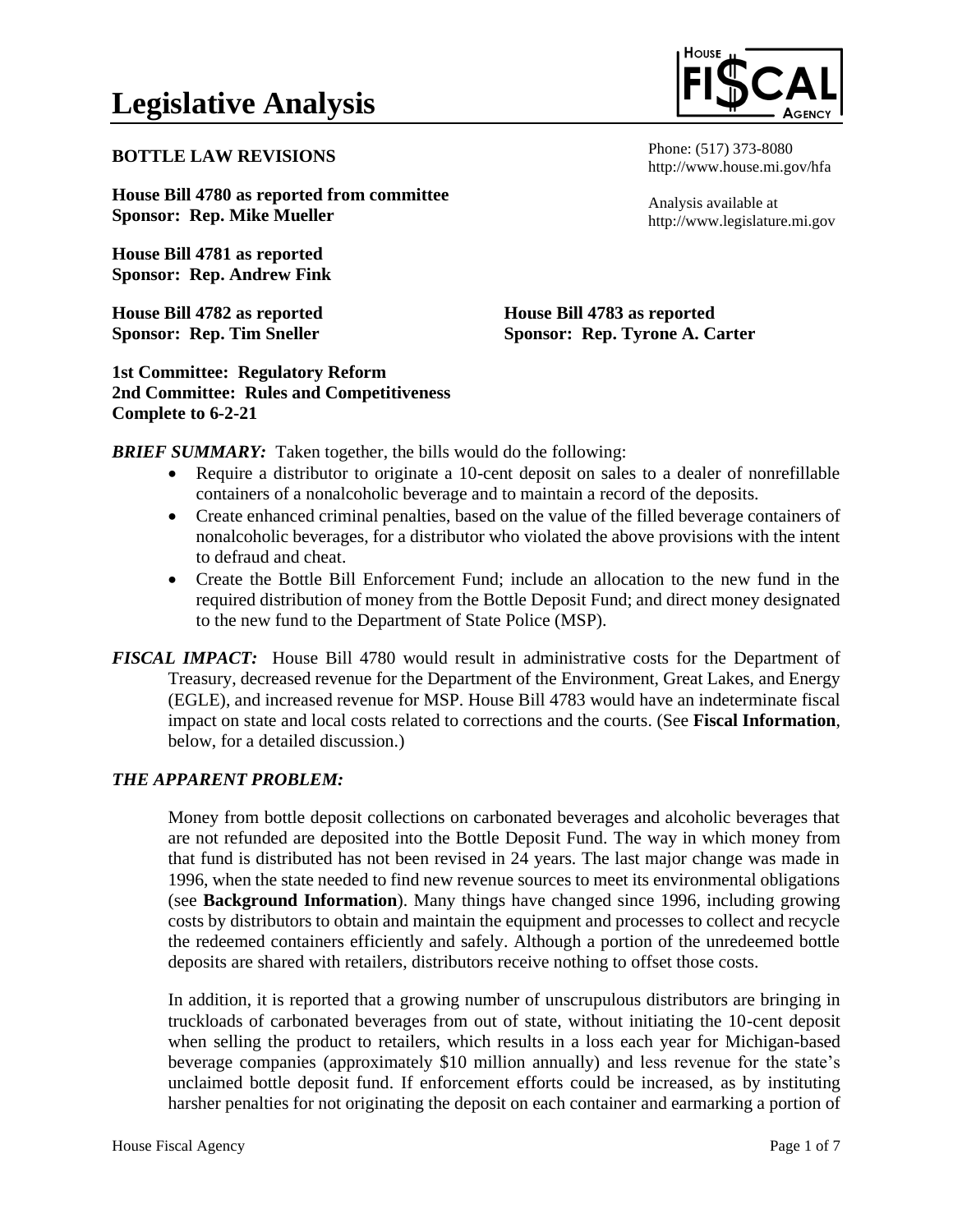the unredeemed bottle deposits for law enforcement efforts by the Michigan State Police, perhaps fraudulent activities could be curtailed.

Legislation has been offered to address these issues.

## *THE CONTENT OF THE BILLS:*

**House Bill 4781** would add a new section to the beverage container deposit law (the Initiated Law of 1976) to require a *distributor*that sells to a *dealer* a nonrefillable container that contains a beverage (not including beer, ale, or other malt drink of whatever alcoholic content, or a mixed wine drink or mixed spirit drink) to originate a 10-cent deposit on that container at the time of sale to the dealer. In addition, the distributor would have to maintain a record of that deposit for purposes of the required annual filing under section 3a of the act. (The annual report pertains to deposits originated and refunds granted on beverage containers.)

Under the act, a *dealer* means a person who sells or offers for sale to consumers within this state a beverage in a beverage container, including an operator of a vending machine containing a beverage in a beverage container. A *distributor* means a person who sells beverages in beverage containers to a dealer within this state, including a manufacturer who engages in such sales.

Proposed MCL 445.574c

**House Bill 4783** would amend the beverage container deposit law to provide enhanced criminal penalties for a distributor that, with the intent to defraud or cheat, failed to fulfill the requirements of HB 4781 (originate a 10-cent deposit on a nonrefillable, nonalcoholic beverage container and maintain a record of deposits).

Currently, a dealer, distributor, manufacturer, or other person that violates the act is subject to a fine of not less than \$100 or more than \$1,000 and is liable for the costs of prosecution; each day a violation occurs is a separate offense. This penalty would remain unchanged.

Under the bill, a distributor who violated the provisions of HB 4781 with the intent to defraud and cheat would be subject to the following penalties based on the value of the filled beverage containers of nonalcoholic beverages purchased in another state:

- For a value of less than \$200, a misdemeanor punishable by imprisonment for up to 93 days or a fine of up to \$500 or three times the value, whichever is greater, or both imprisonment and a fine.
- For either of the following, a misdemeanor punishable by imprisonment for up to one year or a fine of up to \$2,000 or three times the value, whichever is greater, or both imprisonment and a fine:
	- o Value of at least \$200 but less than \$1,000.
	- o Value of less than \$200 and the distributor has one or more prior convictions for violating the provisions of HB 4781 with the intent to defraud and cheat.
- For either of the following, a felony punishable by imprisonment for up to five years or a fine of up to \$10,000 or three times the value, whichever is greater, or both imprisonment and a fine:
	- o Value of at least \$1,000 but less than \$20,000.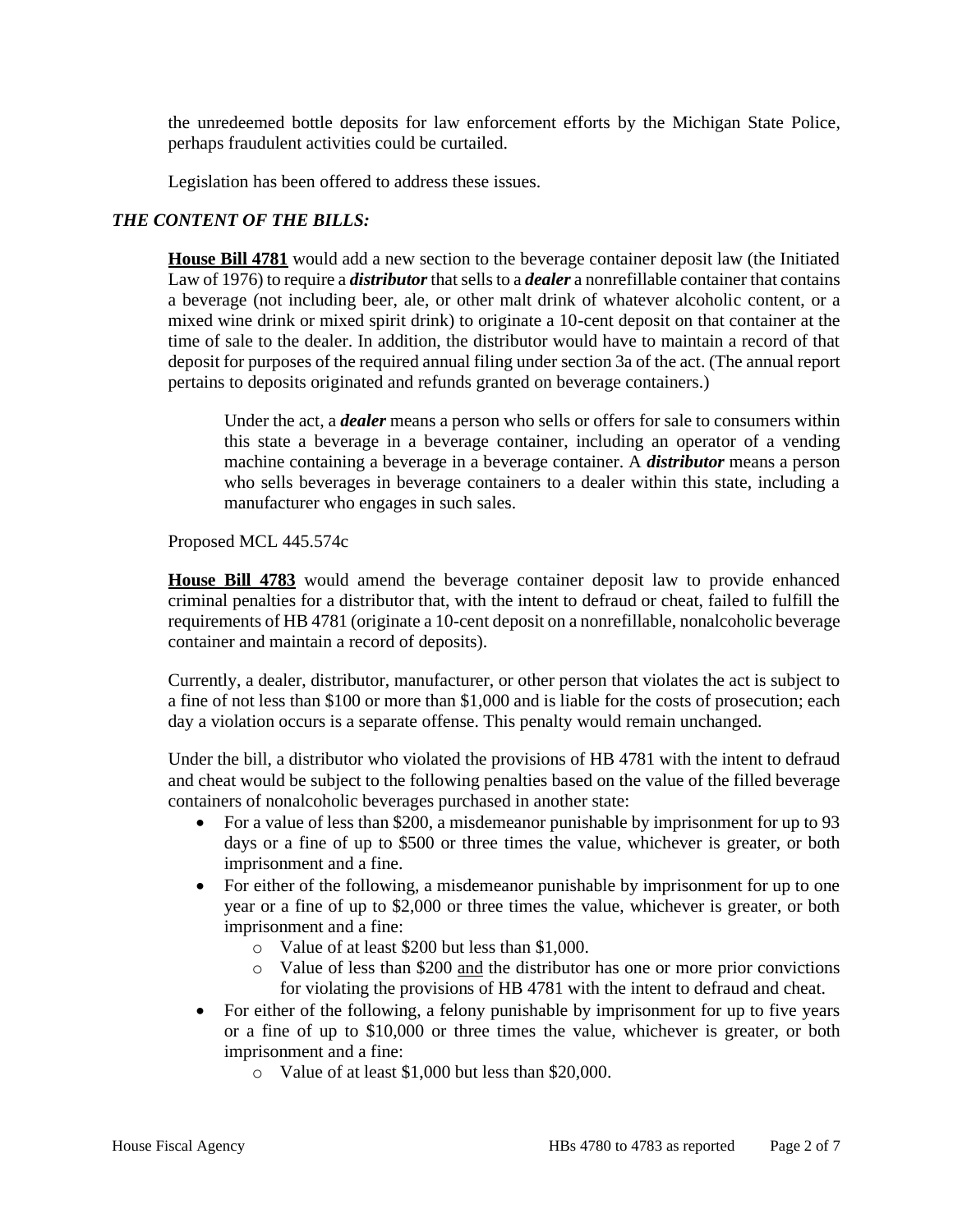- o Value of at least \$200 but less than \$1,000 and the distributor has one or more prior convictions (with some exceptions) for violating the provisions of HB 4781 with the intent to defraud and cheat.
- For either of the following, a felony punishable by imprisonment for up to 15 years or a fine of up to \$15,000 or three times the value, whichever is greater, or both imprisonment and a fine:
	- o Value of at least \$20,000 but less than \$50,000.
	- o Value of at least \$1,000 but less than \$20,000 and the distributor has two or more prior convictions (with some exceptions) for a violation of the beverage container deposit law.
- For either of the following, a felony punishable by imprisonment for up to 15 years or a fine of up to \$25,000 or three times the value, whichever is greater, or both imprisonment and a fine:
	- o Value of at least \$50,000 but less than \$100,000.
	- o Value of at least \$20,000 but less than \$50,000 and the distributor has two or more prior convictions (with some exceptions) for a violation of the beverage container deposit law.
- For either of the following, a felony punishable by imprisonment for up to 20 years or a fine of up to \$35,000 or three times the value, whichever is greater, or both imprisonment and a fine:
	- o Value of \$100,000 or more.
	- o Value of at least \$50,000 but less than \$100,000 and the distributor has two or more prior convictions (with some exceptions) for a violation of the beverage container deposit law.

For the purposes of the above penalties, the values of filled beverage containers of the nonalcoholic beverages purchased in another state in separate incidents pursuant to a scheme or course of conduct within any 12-month period could be aggregated to determine the total value involved in a violation.

A prosecuting attorney who intended to seek an enhanced sentence based on the defendant's having one or prior convictions would have to include on the complaint and information a statement listing the prior conviction or convictions. Determination of a defendant's prior conviction or convictions would be made by the court, without a jury, at sentencing or at a separate hearing for that purpose before sentencing. Existence of a prior conviction could be established by any relevant evidence, including one or more of the following:

- A copy of the judgment of conviction.
- A transcript of a prior trial, plea-taking, or sentencing.
- Information contained in a presentence report.
- The defendant's statement.

If a sentence under the bill was enhanced by one or more prior convictions, those prior convictions could not be used to further enhance the sentence for the conviction under section 10, 11, or 12 of Chapter IX (Judgment and Sentence) of the Code of Criminal Procedure, which provides for sentencing enhancement under the habitual offender provisions.

MCL 445.574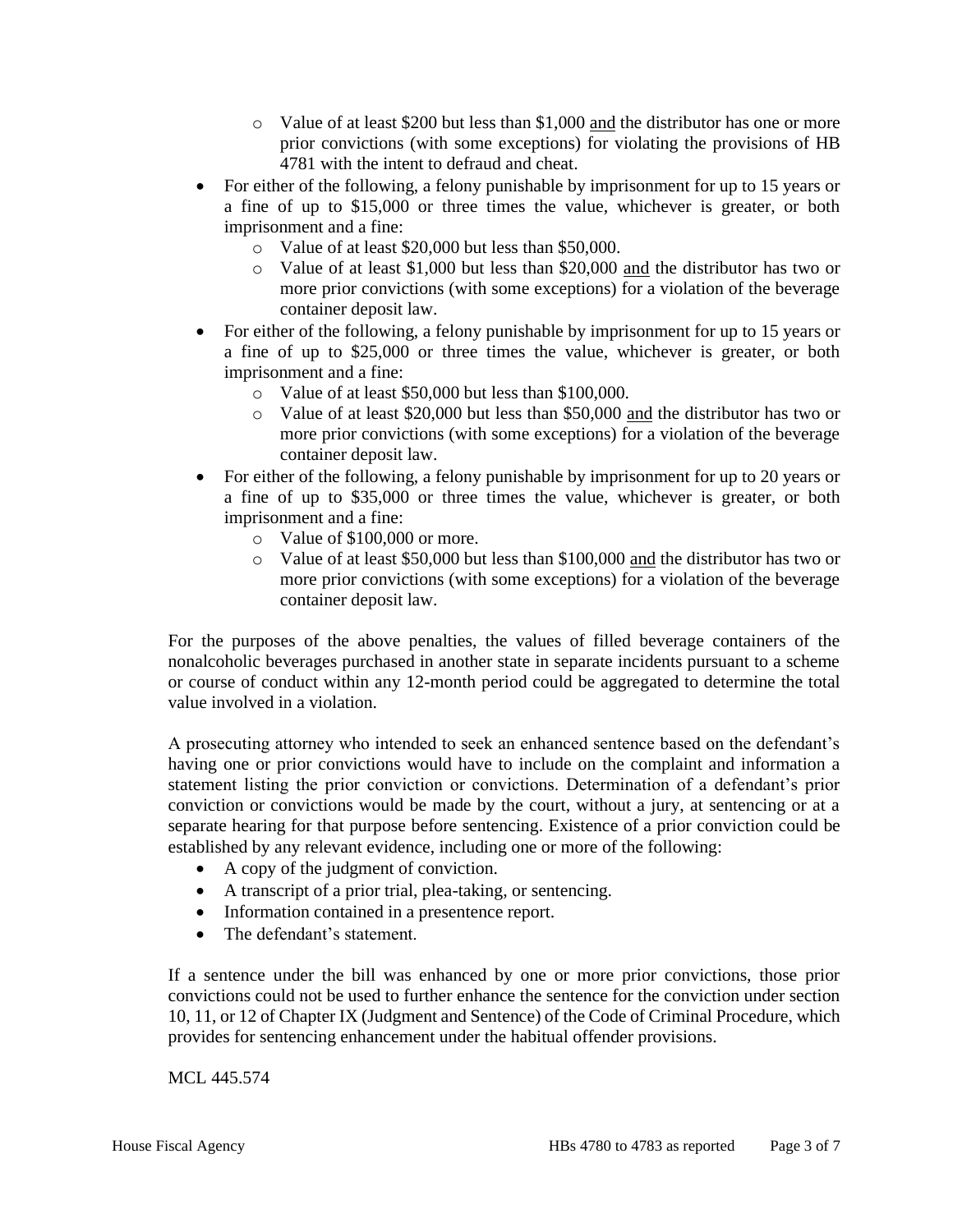**House Bill 4782** would amend the Code of Criminal Procedure to place the felony penalties contained in HB 4783 for a violation of HB 4781 into the sentencing guidelines portion of the act. The crime classifications and levels for failure of a distributor, with intent to defraud, to originate and maintain a record of deposits, based on the value of certain containers, or a repeat offense, would be as follows:

- Value of \$1,000 or more but less than \$20,000: Class E felony against public order with a maximum term of imprisonment of 5 years.
- Value of \$20,000 or more but less than \$50,000: Class C felony against public order with a maximum term of imprisonment of 15 years.
- Value of \$50,000 or more but less than \$100,000: Class C felony against public order with a maximum term of imprisonment of 15 years.
- Value of more than \$100,000: Class B felony against public order with a maximum term of imprisonment of 20 years.

#### MCL 777.14h

**House Bill 4780** would amend the beverage container deposit law to reallocate money from the Bottle Deposit Fund and create the Bottle Bill Enforcement Fund.

The amount paid to the Department of Treasury by underredeemers (manufacturers or distributors who collect more deposits than paid out refunds for returned containers) is currently designated for disbursement as follows: 75% to the Cleanup and Redevelopment Trust Fund and 25% to dealers based on the number of empty returnable containers handled by a dealer.

Under the bill, money from the Bottle Deposit Fund would be disbursed as follows:

- The first \$1.0 million to the Bottle Bill Enforcement Fund for disbursement to MSP for use in enforcing the act and investigating violations. If the fund balance at the end of the fiscal year were greater than \$3.0 million, deposits to the fund would be suspended until the fund balance fell below \$2.0 million.
- After the disbursement of the first \$1.0 million to the fund, the remaining amount would be disbursed as follows:
	- o 75% to the Cleanup and Redevelopment Trust Fund.
	- o 25% to dealers.

The bill would create the Bottle Bill Enforcement Fund in the Department of Treasury as a revolving fund administered by the department. Money deposited in the fund would not revert to the general fund.

Three years after the bill's effective date, MSP would have to report to the legislature on its efficacy in enforcing the act. The report would have to contain at least the minimum number of beverage and deposit containers seized and the deposit value in Michigan of those containers.

## MCL 445.573c

## **Effectiveness provisions**

Each bill would take effect 90 days after its enactment. House Bills 4781 and 4782 are both tie-barred to HB 4783. House Bill 4780 is tie-barred to HBs 4781, 4782, and 4783. House Bill 4783 is tie-barred to HB 4781. A bill cannot take effect unless each bill to which it is tie-barred is also enacted.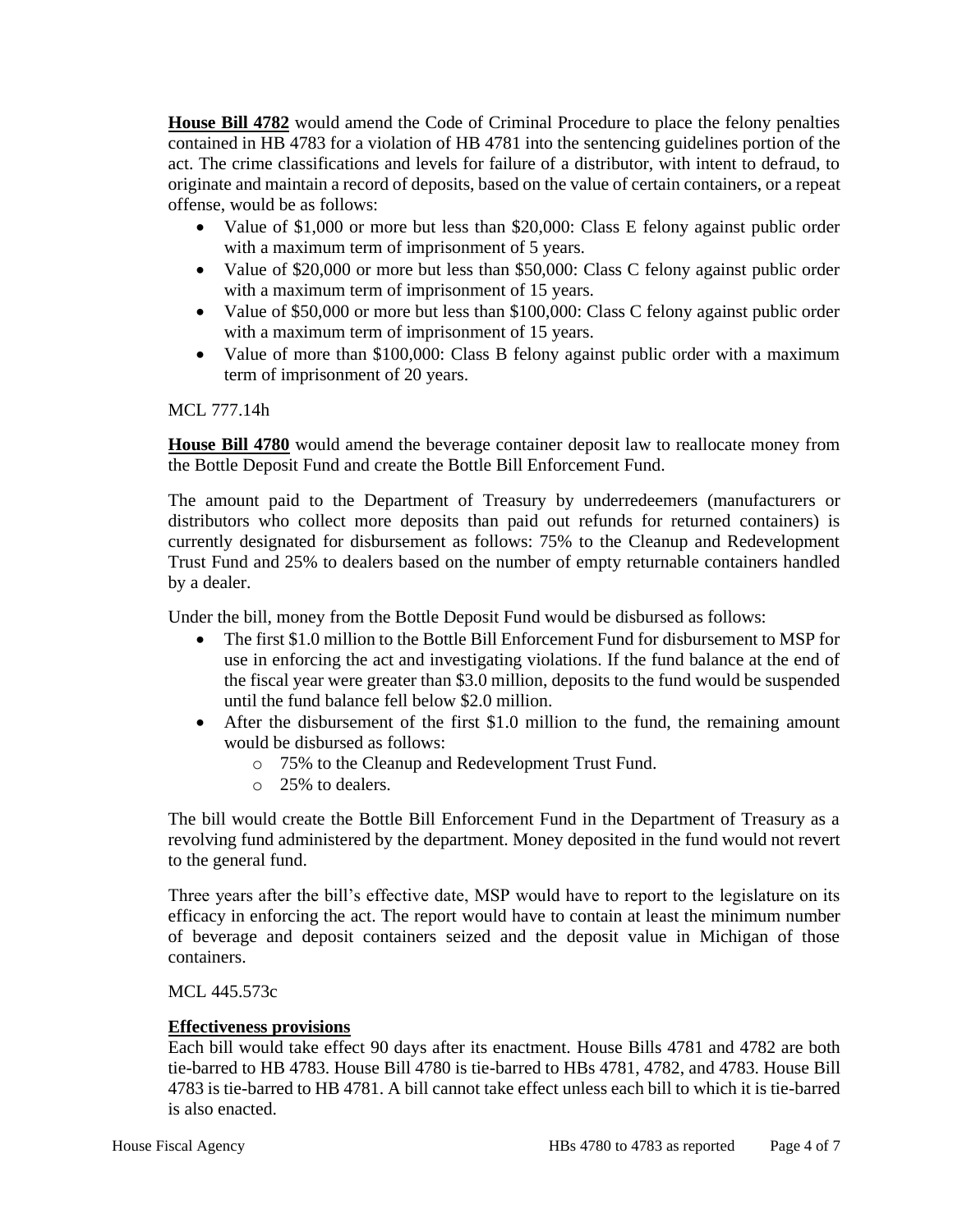#### *BACKGROUND INFORMATION:*

Until 1989 PA 148 was enacted, the deposit paid on a deposit-bearing can or bottle that was not returned remained in the hands of the wholesaler or bottler who distributed the product to the retailer. Since then, beverage manufacturers and distributors must turn over the difference between the amount collected in deposits and the amount paid out in refunds for deposit into the Bottle Deposit Fund. The 1989 legislation also required 75% of the money in the Bottle Deposit Fund to be distributed to the Michigan Unclaimed Bottle Fund and 25% to dealers based on the number of empty returnable bottles each handled. During the first 10 years of the existence of the Michigan Unclaimed Bottle Fund (that is, from 1990 to 2000), any money received by the fund and interest earned on that money was to remain permanently in the fund. Money received by the fund thereafter, plus any interest on that money and any interest on the money deposited during the first 10 years, was to be distributed evenly each year between the Environmental Response Fund (for toxic contamination cleanup), the Longer Term Maintenance Trust Fund (for prevention of environmental contamination), and the Clean Michigan Fund (for solid waste grant programs). The Unclaimed Bottle Fund principal was intended to remain intact.

However, by the mid-1990s, a number of events, including the insolvency of the Michigan Underground Storage Tanks Financial Assurance (MUSTFA) Fund, left the state looking for resources to finance the cleanup of "orphan shares" of contaminated sites and other environmental challenges. At that time, the Department of Environmental Quality proposed as a funding source, among other things, using \$20.0 million from unclaimed bottle deposits.

Instead, the legislature enacted several different acts to meet the challenges faced by the state. One new act, 1996 PA 384, eliminated the provisions of 1989 PA 148 regarding deposits being made from the Bottle Deposit Fund to the Unclaimed Bottle Fund, no expenditures being made from the Unclaimed Bottle Fund for its first 10 years, and preservation of that fund's principal, and instead established the Cleanup and Redevelopment Trust Fund, with 75% of the money in the Bottle Deposit Fund being allocated to the new fund. (The remaining 25% continued to be disbursed to dealers.) Redesignating money from the Unclaimed Bottle Fund to the new Cleanup and Redevelopment Trust Fund was seen as a way to accomplish part of the state's objectives in accomplishing its environmental cleanup objectives.

## *FISCAL INFORMATION:*

**House Bill 4780** would increase administrative costs for the Department of Treasury by an indeterminate, but likely negligible, amount. It is estimated that the department would be able to absorb any marginal costs under current appropriation levels.

The bill would have a significant fiscal impact on MSP by allocating the first \$1.0 million of the revenue from unclaimed bottle deposits for the Bottle Bill Enforcement Fund. This funding would present a new revenue source for the MSP. The report required from MSP under the bill could entail negligible administrative costs for compilation and production. Given current administrative resources and the one-time nature of the report, this requirement would likely be sufficiently covered utilizing existing resources.

House Bill 4780 would reduce revenue for the Department of Environment, Great Lakes, and Energy. Under current law EGLE receives 75% of revenue from unclaimed bottle deposits in the Cleanup and Redevelopment Trust Fund and dealers receive the remaining 25% of revenue.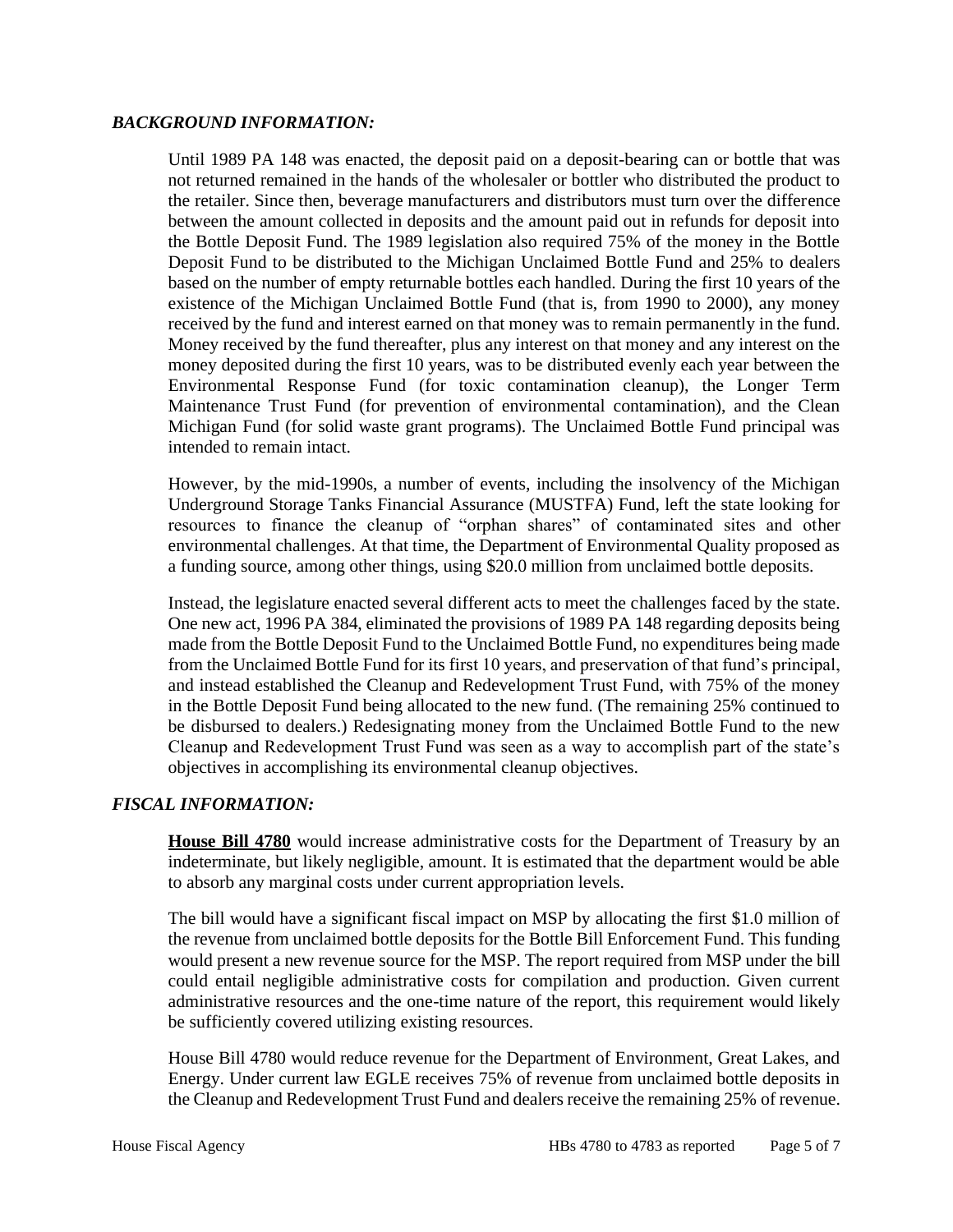The department distributes its share of revenue for non-petroleum remediation and redevelopment activities and for the growth of the trust fund.

Under the bill, the department would receive 75% of unclaimed bottle deposits after the aforementioned first \$1.0 million deposited to the Bottle Bill Enforcement Fund. The department's share would continue to be credited to the Cleanup and Redevelopment Trust Fund. The remaining revenue would continue to be distributed to dealers (25%). The bill is unlikely to affect costs for EGLE.

The bill would have no fiscal impact on local governments.

**House Bill 4781** would have no fiscal impact on state or local government.

**House Bill 4782** is a companion bill to HB 4783 and amends sentencing guidelines. The bill would not have a direct fiscal impact on the state or on local units of government.

**House Bill 4783** would have an indeterminate fiscal impact on the state and on local units of government. The number of convictions that would result under the various provisions of the bill is not known. Violations could be either misdemeanors or felonies, depending on the circumstances. New misdemeanor convictions would increase costs related to county jails and/or local misdemeanor probation supervision. Costs of local incarceration in county jails and local misdemeanor probation supervision, and how those costs are financed, vary by jurisdiction. New felony convictions would result in increased costs related to state prisons and state probation supervision. In fiscal year 2020, the average cost of prison incarceration in a state facility was roughly \$42,200 per prisoner, a figure that includes various fixed administrative and operational costs. State costs for parole and felony probation supervision averaged about \$4,300 per supervised offender in the same year. Those costs are financed with state general fund/general purpose revenue. The fiscal impact on local court systems would depend on how provisions of the bill affected caseloads and related administrative costs. Increased costs could be offset, to some degree, depending on the amount of additional courtimposed fee revenue generated. Any increase in penal fine revenue would increase funding for public and county law libraries, which are the constitutionally designated recipients of those revenues.

## *ARGUMENTS:*

*For:*

The bill package has several central changes. First, HB 4781 would add a new provision to specifically require distributors to originate a 10-cent deposit on each beverage container containing a carbonated, nonalcoholic beverage (e.g., mineral water, sodas). The bill would not apply to beverages containing alcohol (though distributors will still be required under existing provisions to originate the 10-cent deposit and maintain proper records on those beverage containers) and would not add new products to the list of those requiring a deposit be collected. Even though this is currently required, the new provision makes it clear that a deposit must be originated on each beverage container containing a nonalcoholic beverage and that proper records must be maintained on the origination of the deposits. HB 4783 in turn would create a more stringent penalty for any distributor who does not originate the deposit or maintain the records as required under HB 4781. The harsher penalties should send a strong message that fraudulent activities under the bottle deposit law will not be tolerated. To aid efforts to curtail fraudulent activity, HB 4780 would divert a portion of the Bottle Deposit Fund revenue to state